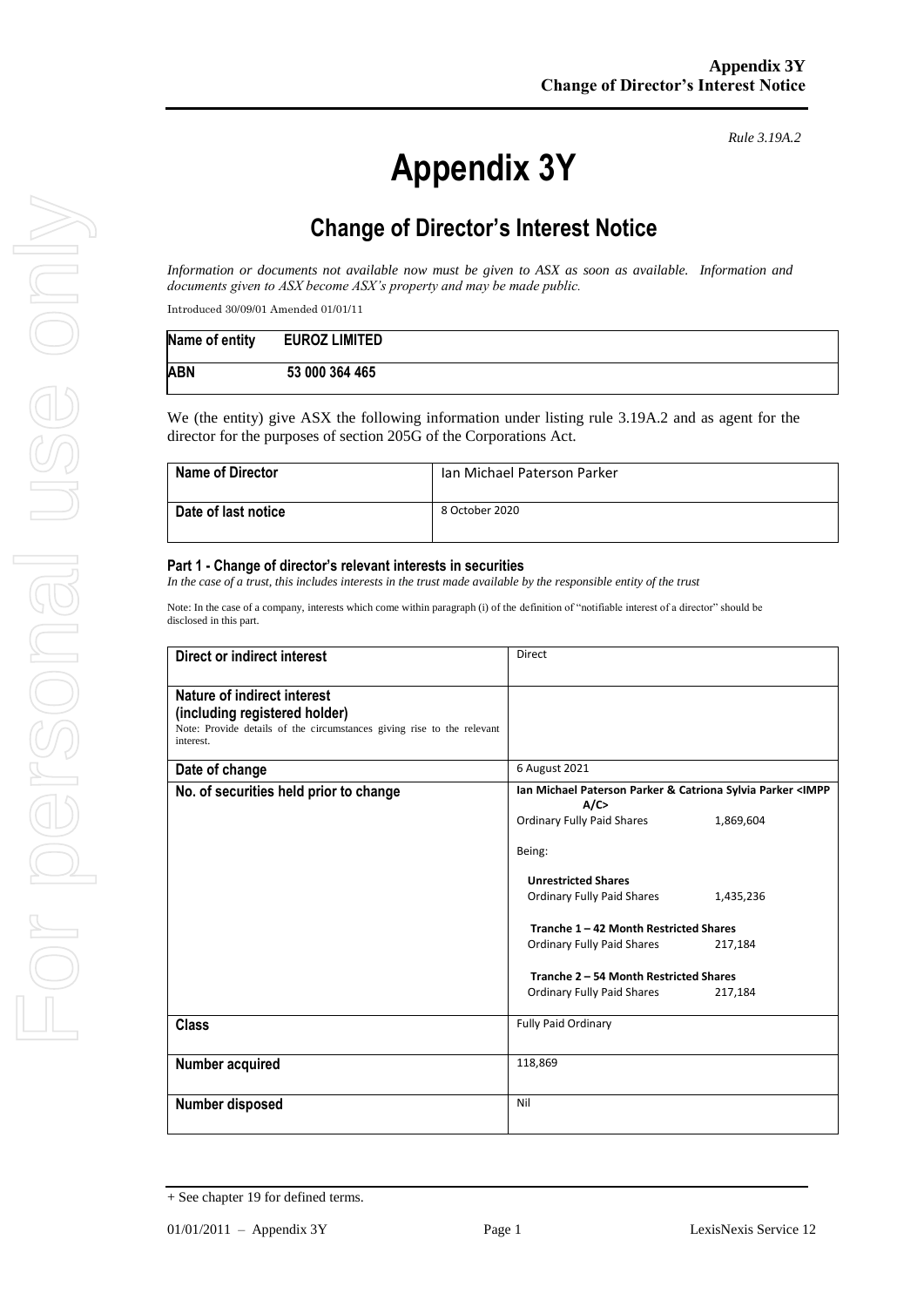| <b>Value/Consideration</b><br>Note: If consideration is non-cash, provide details and estimated valuation                                           | \$193,756.47                                                                |  |
|-----------------------------------------------------------------------------------------------------------------------------------------------------|-----------------------------------------------------------------------------|--|
| No. of securities held after change                                                                                                                 | Ian Michael Paterson Parker & Catriona Sylvia Parker <impp<br>A/C</impp<br> |  |
|                                                                                                                                                     | Ordinary Fully Paid Shares<br>1,988,473                                     |  |
|                                                                                                                                                     | Being:                                                                      |  |
|                                                                                                                                                     | <b>Unrestricted Shares</b>                                                  |  |
|                                                                                                                                                     | Ordinary Fully Paid Shares<br>1,554,105                                     |  |
|                                                                                                                                                     | Tranche 1 - 42 Month Restricted Shares                                      |  |
|                                                                                                                                                     | Ordinary Fully Paid Shares<br>217,184                                       |  |
|                                                                                                                                                     | Tranche 2 - 54 Month Restricted Shares                                      |  |
|                                                                                                                                                     | Ordinary Fully Paid Shares<br>217,184                                       |  |
| Nature of change                                                                                                                                    | 118,869 Shares allotted under dividend reinvestment plan.                   |  |
| Example: on-market trade, off-market trade, exercise of options, issue of<br>securities under dividend reinvestment plan, participation in buy-back |                                                                             |  |
|                                                                                                                                                     |                                                                             |  |

### **Part 2 – Change of director's interests in contracts**

Note: In the case of a company, interests which come within paragraph (ii) of the definition of "notifiable interest of a director" should be disclosed in this part.

| Detail of contract                                                                                                                                                          | N/A |
|-----------------------------------------------------------------------------------------------------------------------------------------------------------------------------|-----|
| <b>Nature of interest</b>                                                                                                                                                   | N/A |
| Name of registered holder<br>(if issued securities)                                                                                                                         | N/A |
| Date of change                                                                                                                                                              | N/A |
| No. and class of securities to which<br>interest related prior to change<br>Note: Details are only required for a contract in relation<br>to which the interest has changed | N/A |
| Interest acquired                                                                                                                                                           | N/A |
| Interest disposed                                                                                                                                                           | N/A |
| <b>Value/Consideration</b><br>Note: If consideration is non-cash, provide details and an<br>estimated valuation                                                             | N/A |
| Interest after change                                                                                                                                                       | N/A |

# **Part 3 –** +**Closed period**

| Were the interests in the securities or contracts detailed                                       | No  |
|--------------------------------------------------------------------------------------------------|-----|
| above traded during a <sup>+</sup> closed period where prior written<br>clearance was required?  |     |
| If so, was prior written clearance provided to allow the trade<br>to proceed during this period? | N/A |
| If prior written clearance was provided, on what date was this<br>provided?                      | N/A |

<sup>+</sup> See chapter 19 for defined terms.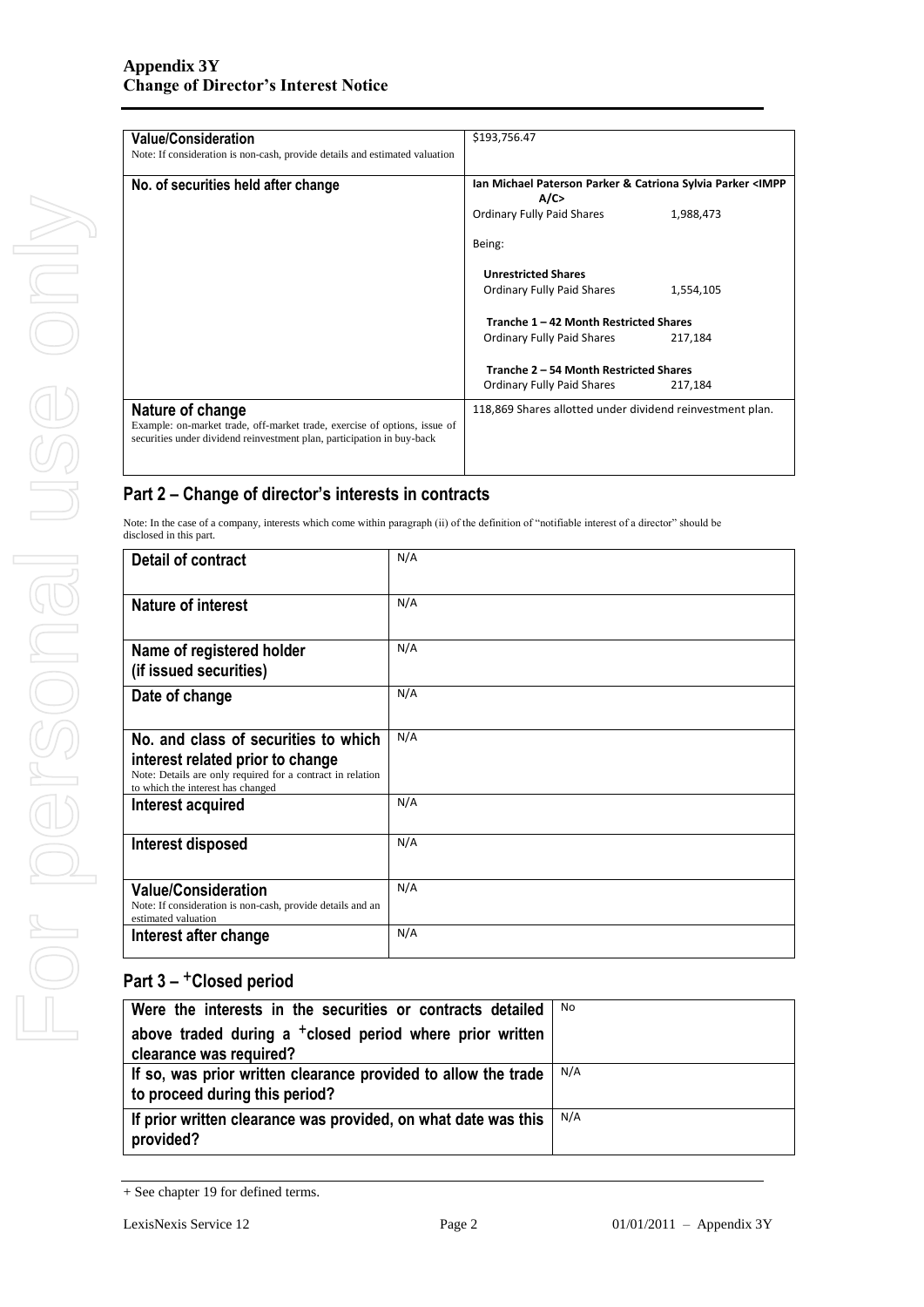# **Appendix 3Y**

*Rule 3.19A.2*

# **Change of Director's Interest Notice**

*Information or documents not available now must be given to ASX as soon as available. Information and documents given to ASX become ASX's property and may be made public.*

Introduced 30/09/01 Amended 01/01/11

| Name of entity | <b>EUROZ LIMITED</b> |
|----------------|----------------------|
| <b>ABN</b>     | 53 000 364 465       |

We (the entity) give ASX the following information under listing rule 3.19A.2 and as agent for the director for the purposes of section 205G of the Corporations Act.

| <b>Name of Director</b> | Robert Black |
|-------------------------|--------------|
| Date of last notice     | 6 July 2021  |

#### **Part 1 - Change of director's relevant interests in securities**

*In the case of a trust, this includes interests in the trust made available by the responsible entity of the trust*

Note: In the case of a company, interests which come within paragraph (i) of the definition of "notifiable interest of a director" should be disclosed in this part.

| Direct or indirect interest                                                                                                                         | Indirect                                                                                                                                                                             |
|-----------------------------------------------------------------------------------------------------------------------------------------------------|--------------------------------------------------------------------------------------------------------------------------------------------------------------------------------------|
| Nature of indirect interest<br>(including registered holder)<br>Note: Provide details of the circumstances giving rise to the relevant<br>interest. | Mr Black is a Director and sole shareholder of Black Magic<br>Enterprises Pty Ltd.<br>Mr Black is a trustee and beneficiary of the<br>RH Black Super Fund and the Black Family Trust |
| Date of change                                                                                                                                      | 6 August 2021                                                                                                                                                                        |
| No. of securities held prior to change                                                                                                              | Black Magic Enterprises Pty Ltd <rh a="" black="" c="" fund="" super=""><br/>Ordinary Shares - 1,280,466</rh>                                                                        |
|                                                                                                                                                     | Black Magic Enterprises Pty Ltd <black a="" c="" family=""><br/>Ordinary Shares - 98,446</black>                                                                                     |
|                                                                                                                                                     | <b>Mr Robert Hirzel Black</b><br>Ordinary Shares - 2,865,000                                                                                                                         |
|                                                                                                                                                     | <b>Mr Robert Hirzel Black</b><br>Ordinary Shares - 798,428 (Subject to Vesting Conditions)                                                                                           |
|                                                                                                                                                     | Total = $5,042,340$                                                                                                                                                                  |
| Class                                                                                                                                               | <b>Fully Paid Ordinary</b>                                                                                                                                                           |
| Number acquired                                                                                                                                     | 106,050                                                                                                                                                                              |
| Number disposed                                                                                                                                     | Nil                                                                                                                                                                                  |

<sup>+</sup> See chapter 19 for defined terms.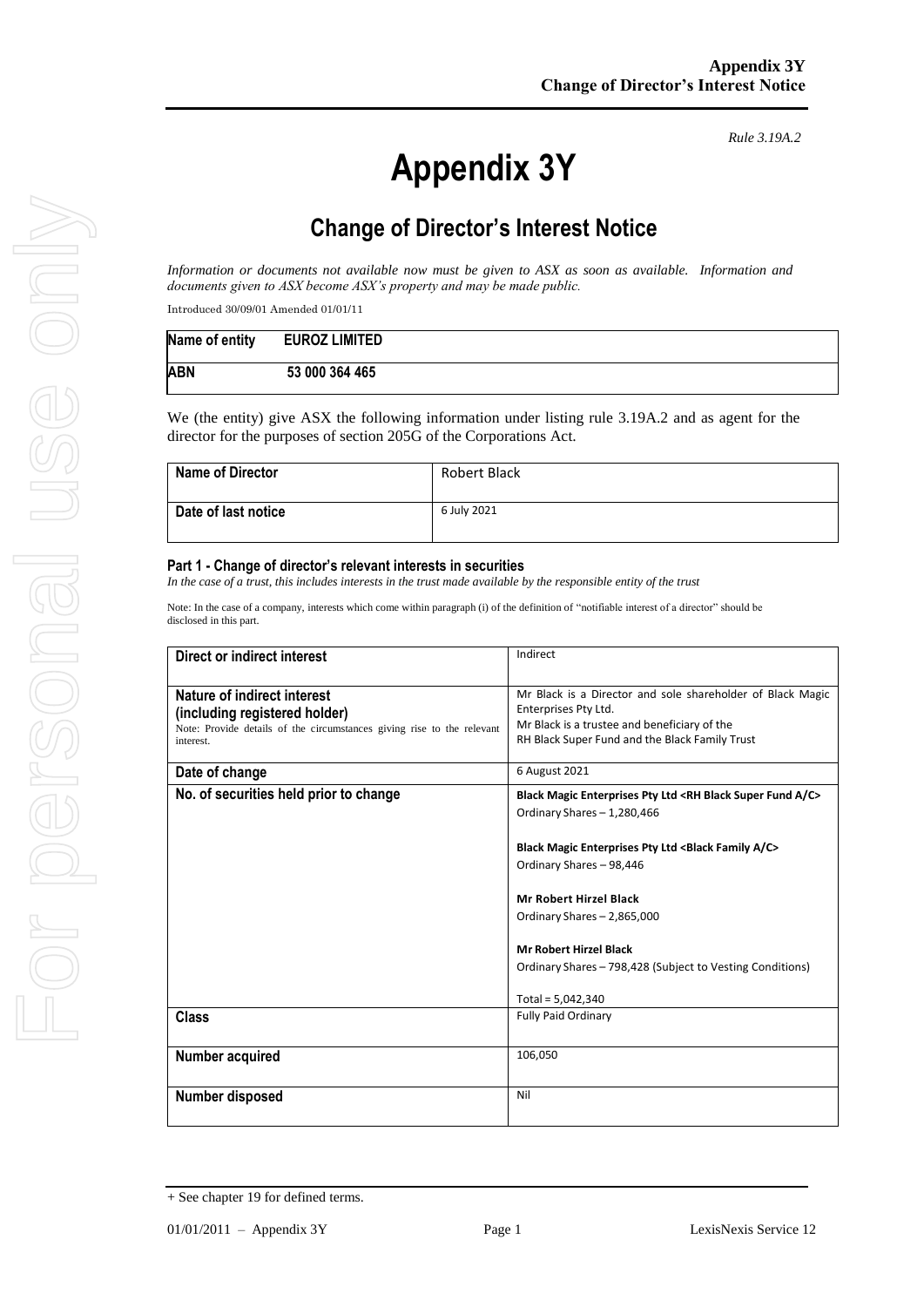| <b>Value/Consideration</b>                                                  | \$172,861.50                                                                  |
|-----------------------------------------------------------------------------|-------------------------------------------------------------------------------|
| Note: If consideration is non-cash, provide details and estimated valuation |                                                                               |
| No. of securities held after change                                         | Black Magic Enterprises Pty Ltd <rh a="" black="" c="" fund="" super=""></rh> |
|                                                                             |                                                                               |
|                                                                             | Ordinary Shares - 1,386,516                                                   |
|                                                                             | <b>Black Magic Enterprises Pty Ltd <black a="" c="" family=""></black></b>    |
|                                                                             |                                                                               |
|                                                                             | Ordinary Shares - 98,446                                                      |
|                                                                             | <b>Mr Robert Hirzel Black</b>                                                 |
|                                                                             | Ordinary Shares - 2,865,000                                                   |
|                                                                             | <b>Mr Robert Hirzel Black</b>                                                 |
|                                                                             | Ordinary Shares – 798,428 (Subject to Vesting Conditions)                     |
|                                                                             |                                                                               |
|                                                                             | Total = $5,148,390$                                                           |
|                                                                             |                                                                               |
| Nature of change                                                            | 106,050 shares allotted under dividend reinvestment plan                      |
| Example: on-market trade, off-market trade, exercise of options, issue of   |                                                                               |
| securities under dividend reinvestment plan, participation in buy-back      |                                                                               |

#### **Part 2 – Change of director's interests in contracts**

Note: In the case of a company, interests which come within paragraph (ii) of the definition of "notifiable interest of a director" should be disclosed in this part.

| Detail of contract                                                                                                                                                          | N/A |
|-----------------------------------------------------------------------------------------------------------------------------------------------------------------------------|-----|
| <b>Nature of interest</b>                                                                                                                                                   | N/A |
| Name of registered holder<br>(if issued securities)                                                                                                                         | N/A |
| Date of change                                                                                                                                                              | N/A |
| No. and class of securities to which<br>interest related prior to change<br>Note: Details are only required for a contract in relation<br>to which the interest has changed | N/A |
| Interest acquired                                                                                                                                                           | N/A |
| Interest disposed                                                                                                                                                           | N/A |
| <b>Value/Consideration</b><br>Note: If consideration is non-cash, provide details and an<br>estimated valuation                                                             | N/A |
| Interest after change                                                                                                                                                       | N/A |

# **Part 3 –** +**Closed period**

| Were the interests in the securities or contracts detailed           | No. |
|----------------------------------------------------------------------|-----|
| above traded during a <sup>+</sup> closed period where prior written |     |
| clearance was required?                                              |     |
| If so, was prior written clearance provided to allow the trade       | N/A |
| to proceed during this period?                                       |     |
| If prior written clearance was provided, on what date was this       | N/A |
| provided?                                                            |     |

<sup>+</sup> See chapter 19 for defined terms.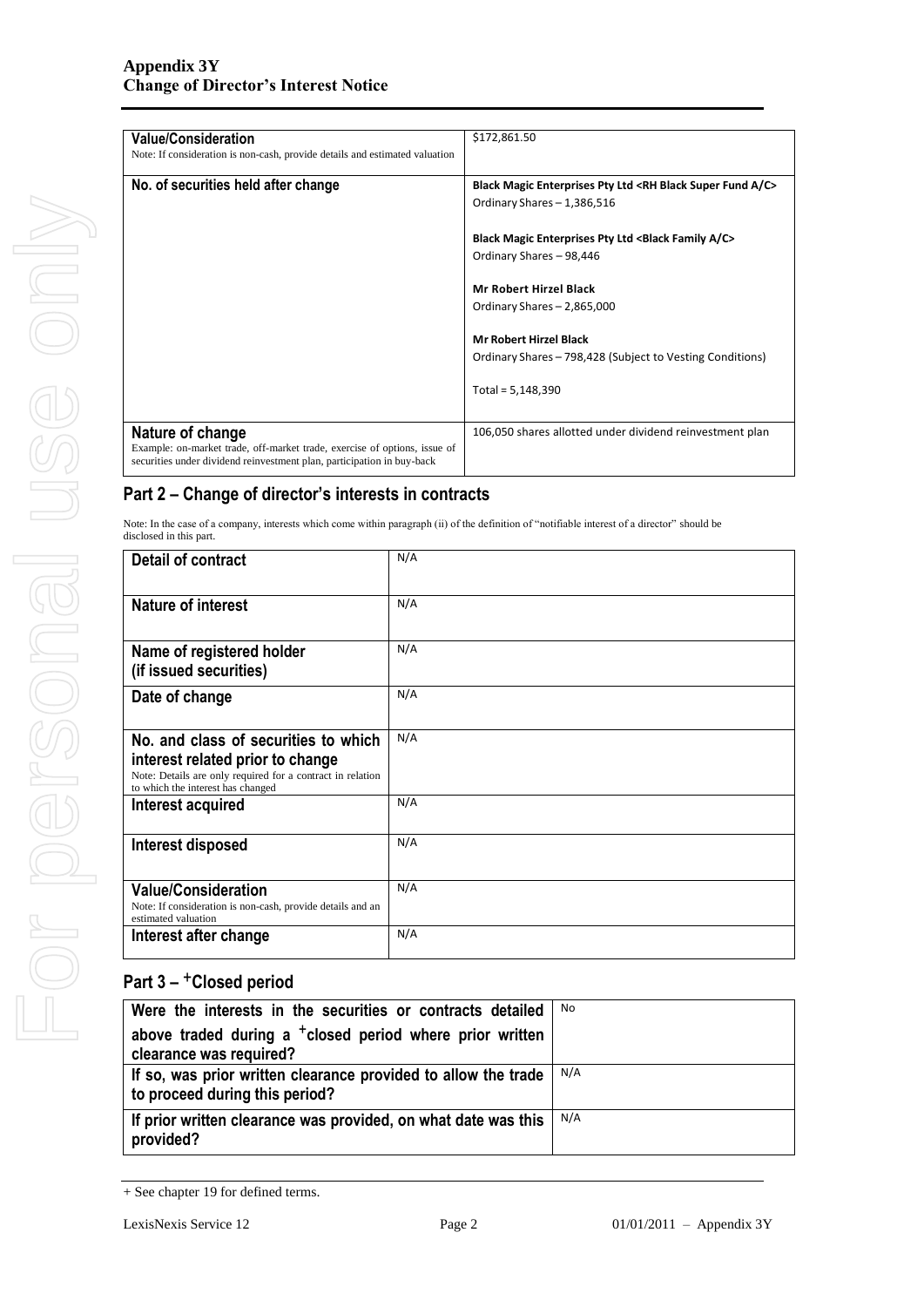# **EUROZ**

#### **10 August 2021**

Laura Gomme Adviser, Listing Compliance Level 40, Central Park 152-158 St Georges Terrace Perth WA 6000

Dear Laura,

#### **RE LATE LODGEMENT OF APPENDIX 3Y FOR MR IAN PARKER**

I refer to our telephone call today regarding the late lodgement of the Appendix 3Y for Mr Ian Parker.

The Appendix 3Y is being lodged late due to an administrative oversight. The Appendix 3Y relates to participation in the Dividend Reinvestment Plan (**DRP**) of Euroz Limited (**Euroz**) for the 2021 interim dividend. A misunderstanding led to an oversight in relation to separately advising the Company Secretary as to the application of the DRP to the holding in February 2021. The error was identified during a reconciliation of holdings and movements to disclosures during the financial year.

Euroz uses a combination of internal reporting systems, reconciliations and alerts offered by Computershare Investor Services to manage its disclosure obligations under 3.19A. All Directors are provided with a copy of the Securities Trading Policy and the Company Secretary provides regular reminders to the Directors regarding the disclosure obligations.

Euroz believes that the current arrangements are adequate. The Company Secretary has spoken to the Director regarding the disclosure obligations and has once again reminded all Directors of the ongoing requirements.

Following this letter, please find attached the Appendix 3Y for Mr Ian Parker relating to the allotment of shares from the Euroz DRP for February 2021.

Kind Regards

Anthony Hewett Group Company Secretary Euroz Limited

Level 18, Alluvion 58 Mounts Bay Road<br>Perth 6000 Western Australia

PO Box Z5036 St Georges Terrace<br>Perth 6831 Western Australia

 $T: +61894881400$ F: +61 8 9488 1477 euroz.com

Euroz Limited<br>ACN 000 364 465

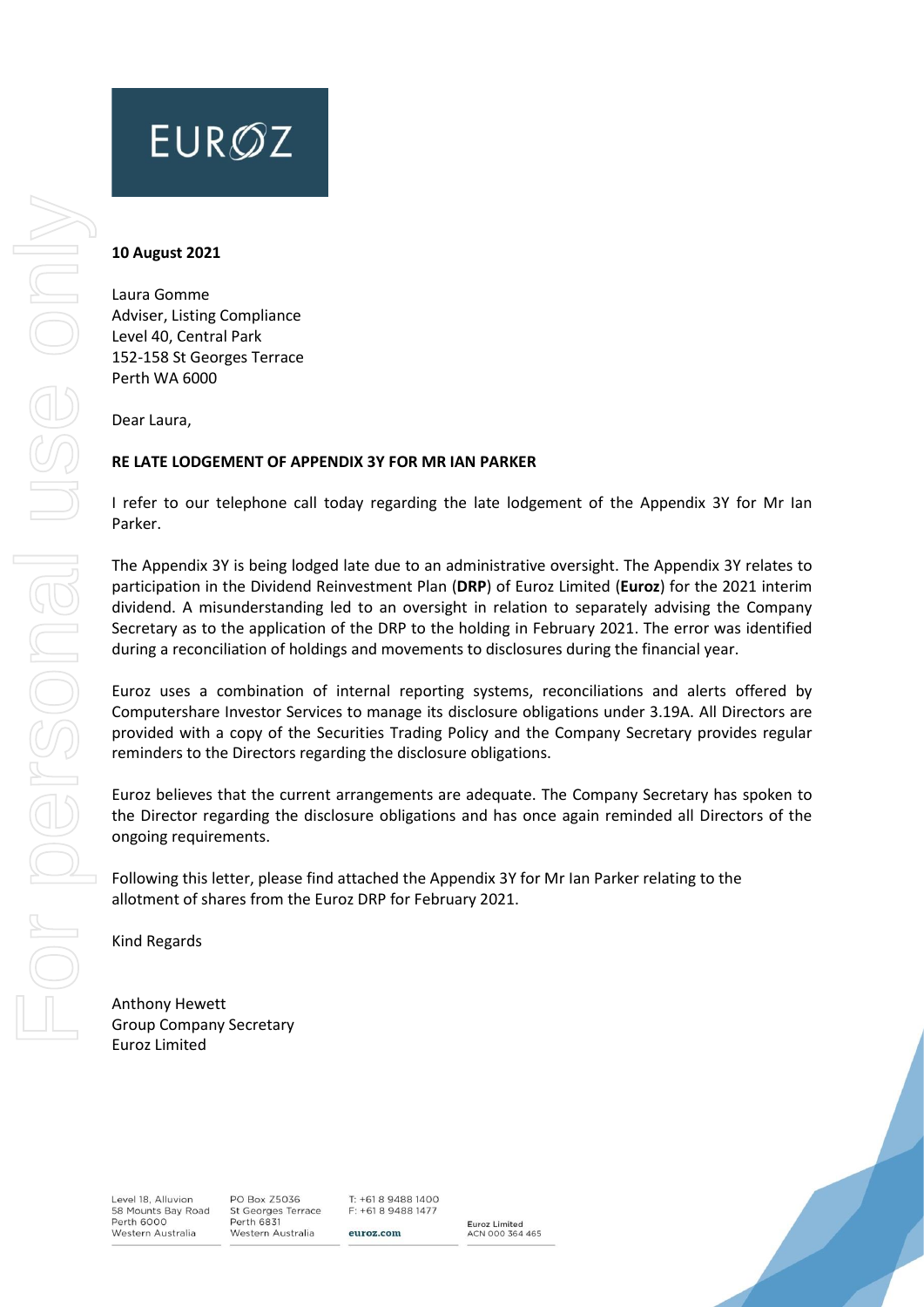# **Appendix 3Y**

*Rule 3.19A.2*

# **Change of Director's Interest Notice**

*Information or documents not available now must be given to ASX as soon as available. Information and documents given to ASX become ASX's property and may be made public.*

Introduced 30/09/01 Amended 01/01/11

| Name of entity | <b>EUROZ LIMITED</b> |
|----------------|----------------------|
| <b>ABN</b>     | 53 000 364 465       |

We (the entity) give ASX the following information under listing rule 3.19A.2 and as agent for the director for the purposes of section 205G of the Corporations Act.

| <b>Name of Director</b> | Ian Michael Paterson Parker |
|-------------------------|-----------------------------|
| Date of last notice     | 8 October 2020              |

#### **Part 1 - Change of director's relevant interests in securities**

*In the case of a trust, this includes interests in the trust made available by the responsible entity of the trust*

Note: In the case of a company, interests which come within paragraph (i) of the definition of "notifiable interest of a director" should be disclosed in this part.

| Direct or indirect interest                                                                                                                         | <b>Direct</b>                                                               |           |
|-----------------------------------------------------------------------------------------------------------------------------------------------------|-----------------------------------------------------------------------------|-----------|
| Nature of indirect interest<br>(including registered holder)<br>Note: Provide details of the circumstances giving rise to the relevant<br>interest. |                                                                             |           |
| Date of change                                                                                                                                      | 19 February 2021                                                            |           |
| No. of securities held prior to change                                                                                                              | Ian Michael Paterson Parker & Catriona Sylvia Parker <impp<br>A/C</impp<br> |           |
|                                                                                                                                                     | <b>Ordinary Fully Paid Shares</b>                                           | 1,845,921 |
|                                                                                                                                                     | Being:                                                                      |           |
|                                                                                                                                                     | <b>Unrestricted Shares</b>                                                  |           |
|                                                                                                                                                     | Ordinary Fully Paid Shares                                                  | 1,411,553 |
|                                                                                                                                                     | Tranche 1 - 42 Month Restricted Shares                                      |           |
|                                                                                                                                                     | Ordinary Fully Paid Shares                                                  | 217,184   |
|                                                                                                                                                     | Tranche 2 - 54 Month Restricted Shares                                      |           |
|                                                                                                                                                     | <b>Ordinary Fully Paid Shares</b>                                           | 217,184   |
| <b>Class</b>                                                                                                                                        | <b>Fully Paid Ordinary</b>                                                  |           |
| Number acquired                                                                                                                                     | 23,683                                                                      |           |
| Number disposed                                                                                                                                     | Nil                                                                         |           |

<sup>+</sup> See chapter 19 for defined terms.